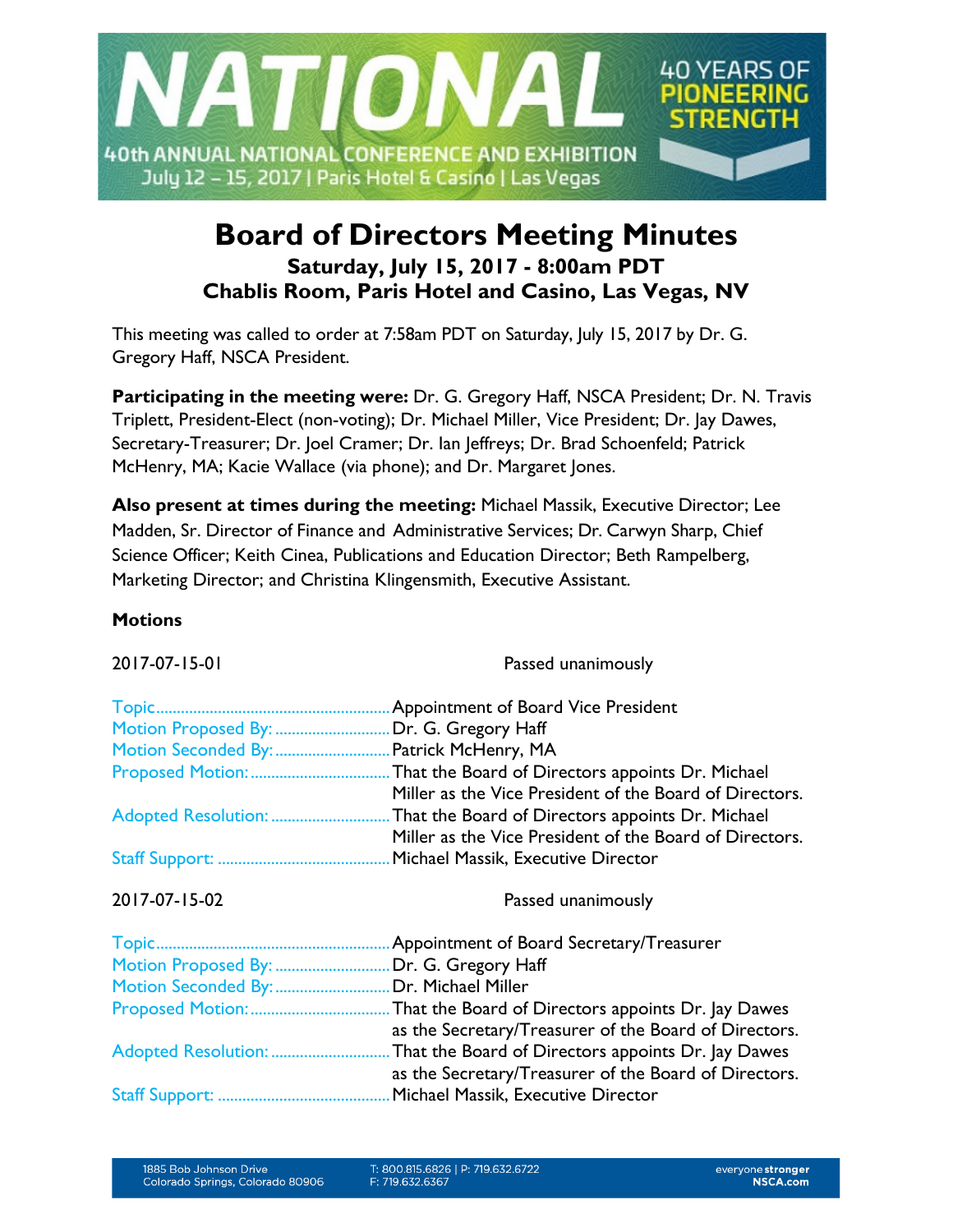

2017-07-15-03 Passed unanimously

| Motion Proposed By:  Dr. Joel Cramer    | Motion Seconded By:  Patrick McHenry, MA<br>Jenkins and Kristen Snyman as new members of the<br>Research Committee.         |
|-----------------------------------------|-----------------------------------------------------------------------------------------------------------------------------|
| Adopted Resolution:                     | . That the Board of Directors approves Nathaniel<br>Jenkins and Kristen Snyman as new members of the<br>Research Committee. |
|                                         |                                                                                                                             |
| 2017-07-15-04                           | Passed unanimously                                                                                                          |
|                                         | <b>Policies and Procedures</b>                                                                                              |
| Motion Proposed By: Dr. Joel Cramer     |                                                                                                                             |
| Motion Seconded By:  Dr. Michael Miller |                                                                                                                             |
|                                         | the Research Committee's Policies and Procedures as<br>presented.                                                           |
|                                         | the Research Committee's Policies and Procedures as<br>presented.                                                           |
|                                         |                                                                                                                             |
| 2017-07-15-05                           | Passed unanimously                                                                                                          |
|                                         | Professional Standards and Guidelines                                                                                       |
|                                         | Motion Proposed By:  Patrick McHenry, MA                                                                                    |
|                                         | Motion Seconded By: Dr. G. Gregory Haff                                                                                     |
|                                         |                                                                                                                             |
|                                         | revised version of the Strength & Conditioning                                                                              |
|                                         | Professional Standards & Guidelines as presented.                                                                           |
| Adopted Resolution:                     | . That the NSCA Board of Directors approves the                                                                             |
|                                         | revised version of the Strength & Conditioning                                                                              |
|                                         | Professional Standards & Guidelines as presented.                                                                           |
|                                         |                                                                                                                             |